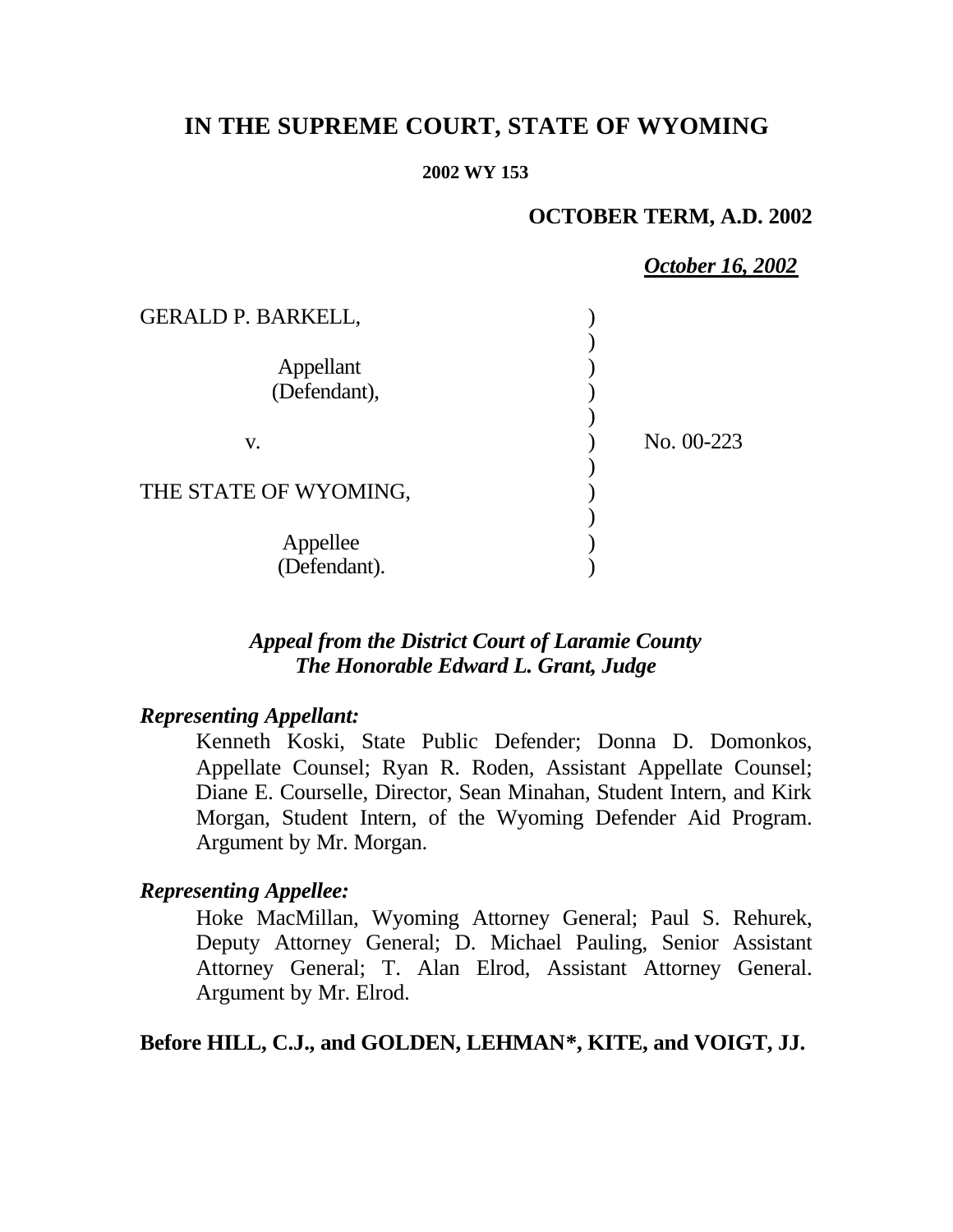\* Chief Justice at time of oral argument

**NOTICE: This opinion is subject to formal revision before publication in Pacific Reporter Third. Readers are requested to notify the Clerk of the Supreme Court, Supreme Court Building, Cheyenne, Wyoming 82002, of any typographical or other formal errors so that correction may be made before final publication in the permanent volume.**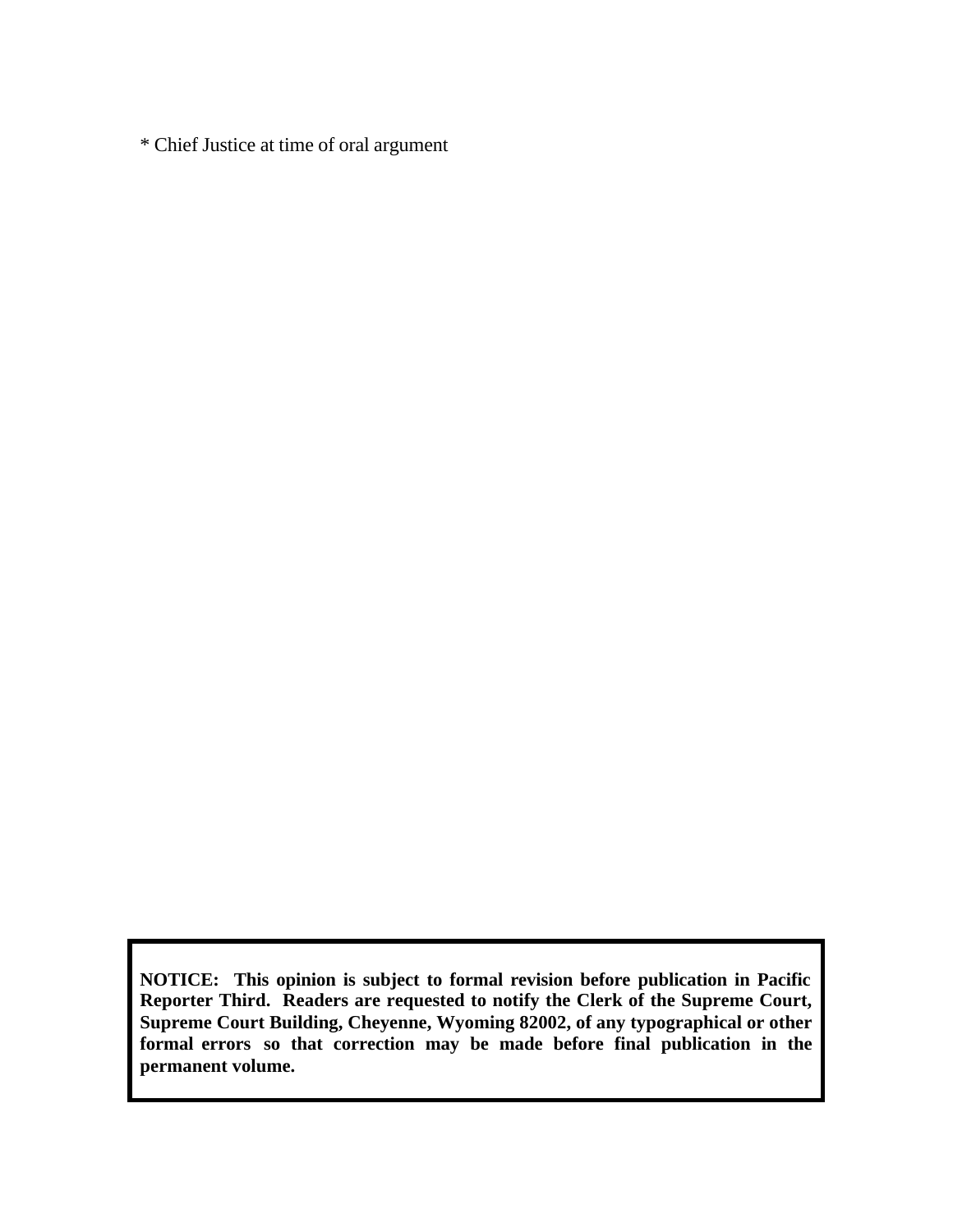**GOLDEN**, Justice.

[¶1] On January 25, 2000, a jury convicted Gerald P. Barkell (Barkell) of two counts of third degree sexual assault in violation of Wyo. Stat. Ann. § 6-2-304(a)(ii) (LexisNexis 2001). On appeal, Barkell challenges his convictions based on the alleged ineffectiveness of his trial counsel. We find that Barkell has not overcome the strong presumption that his counsel rendered adequate assistance and affirm his convictions.

#### **ISSUES**

[¶2] Barkell states the issues as follows:

I. Did [trial counsel's] failure to conduct an adequate investigation, failure to effectively examine witnesses at trial, and general lack of understanding of controlling principals [sic] of law, deny Mr. Barkell his constitutional right to effective assistance of counsel under the  $6<sup>th</sup>$  Amendment of the United States Constitution and under Article 1, §10 of the Wyoming Constitution?

II. Did this Court effectively deny Mr. Barkell the right to due process and a meaningful appeal by denying Mr. Barkell the opportunity to supplement the trial record in his attempt to prove his appellate claim of ineffective assistance of trial counsel?

The State puts the issues as follows:

I. Did Appellant receive effective assistance of counsel?

II. Should this Court refuse to consider Appellant's improper, second issue?

#### **FACTS**

[¶3] Barkell was charged with two counts of third degree sexual assault in violation of Wyo. Stat. Ann.  $\S$  62-304(a)(ii). The charges were based on allegations by Barkell's stepdaughter, BV, that on successive nights in early July 1999, Barkell forced her to shower with him, to lie naked with him, to rub lotion on him and allow him to do the same to her, and to touch his genitals and allow him to do the same to her. BV was ten years old at the time.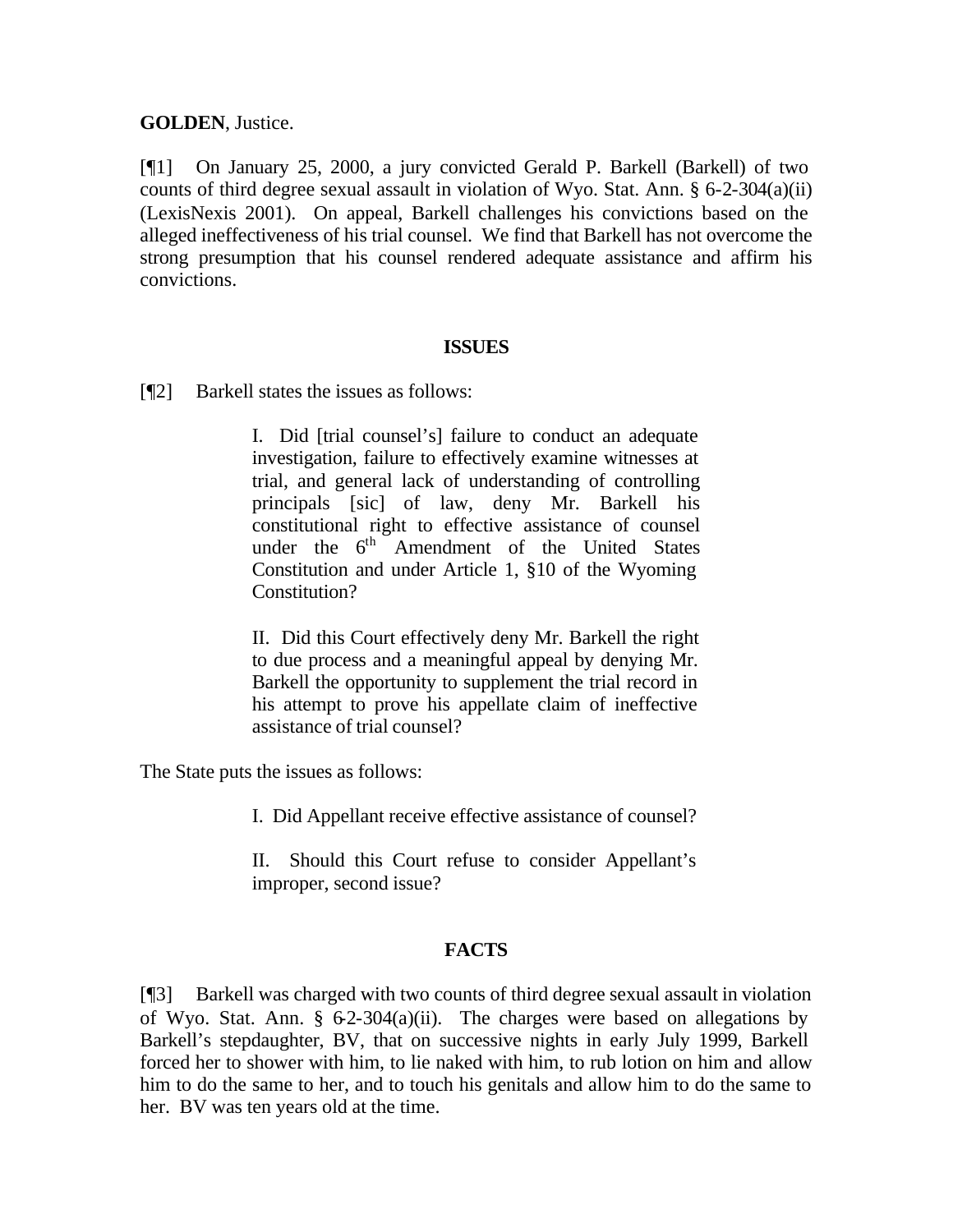[¶4] The morning after the second incident, BV told her mother about the allegations. Her mother took her immediately to the Safe House shelter in Cheyenne and called the police. A detective from the Laramie County Sheriff's Department interviewed BV and her mother at the shelter. BV told the detective that Barkell first offered her money to shower with him and, when she refused, used physical force to disrobe her and force her into the shower.

[¶5] Mr. Barkell was arrested in July 1999, and a public defender was appointed for him. A replacement public defender entered his appearance on October 26, 1999. Following a continuance at Barkell's request, he was tried on January 24 and 25, 2000. The jury returned guilty verdicts on two counts of third degree sexual assault, and Barkell received consecutive sentences of five to seven years on each count.

[¶6] At trial, the State's witnesses included BV's mother, a child psychologist, BV, and the investigating detective. BV's mother testified about her daughter's allegations and about behavioral problems she had observed in her daughter before learning of those allegations. The psychologist testified regarding behavioral patterns commonly seen in child victims of sexual assault. The detective testified regarding his interviews with BV and her mother, as well as his investigation of the crime scene.

[¶7] Barkell's defense at trial was based on the lack of corroborating physical evidence and on BV's alleged motivation to fabricate the allegations of sexual assault in retaliation for Barkell's efforts to discipline her more strictly than did her mother. In support of the latter argument, he presented three witnesses to testify regarding BV's reputation for dishonesty. Barkell did not testify.

[¶8] On appeal to this Court, Barkell previously filed a motion and brief requesting a limited remand to develop evidence of trial counsel's ineffectiveness. That motion was denied.

#### **STANDARD OF REVIEW**

[¶9] We recently reaffirmed our standard for reviewing claims of ineffective assistance of counsel in *Becker v. State*, 2002 WY 126, ¶12, 53 P.3d 94, ¶12 (Wyo. 2002), and *Chapman v. State*, 2001 WY 25, ¶6, 18 P.3d 1164, ¶6 (Wyo. 2001). Those cases approve the standard articulated in *Jackson v. State*, 902 P.2d 1292, 1295 (Wyo. 1995), and applied in *Grainey v. State*, 997 P.2d 1035, 1038-39 (Wyo. 2000):

> When reviewing a claim of ineffective assistance of counsel, the paramount determination is whether, in light of all the circumstances, trial counsel's acts or omissions were outside the wide range of professionally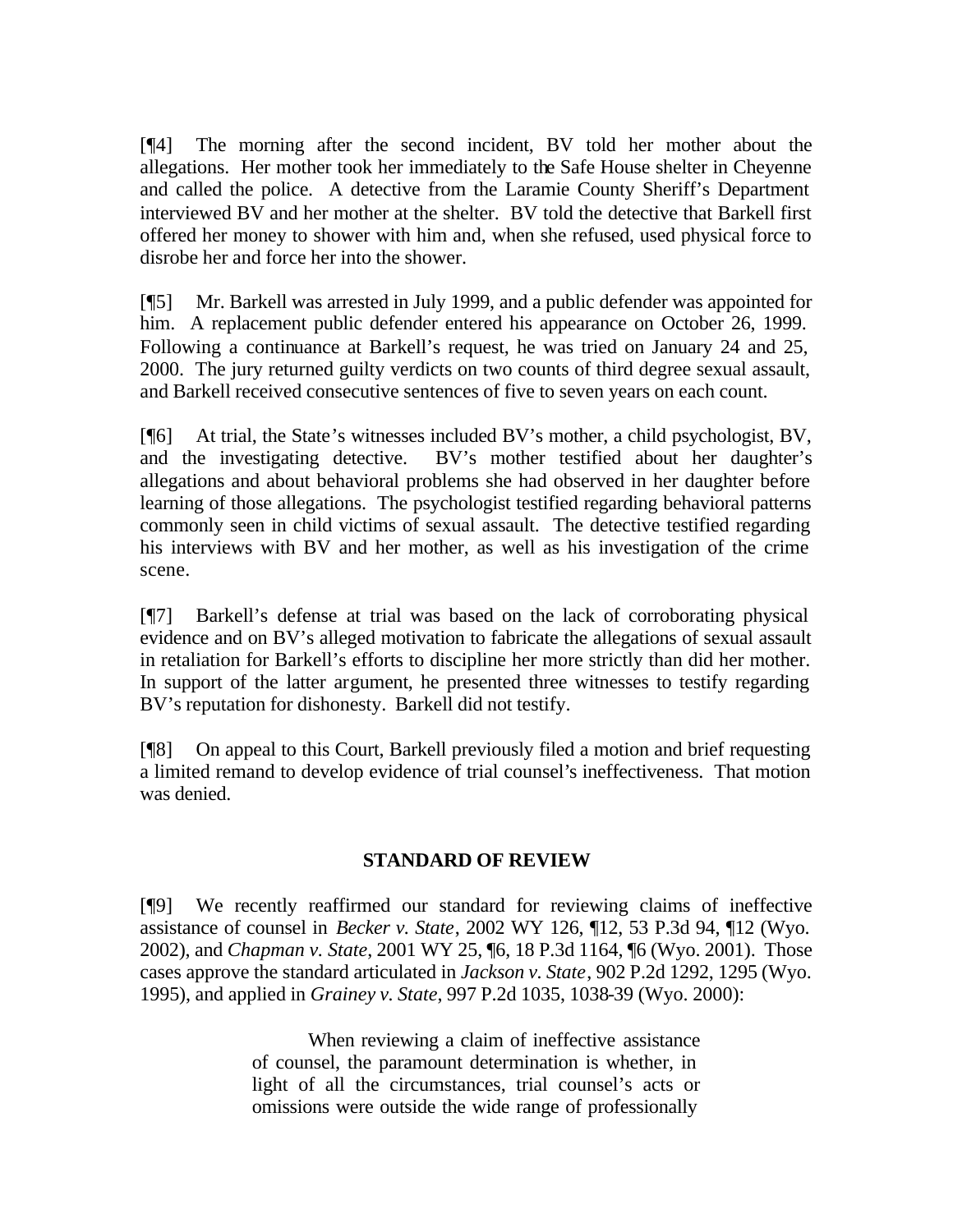competent assistance. *Herdt v. State*, 891 P.2d 793, 796 (Wyo. 1995); *Starr v. State*, 888 P.2d 1262, 1266-67 (Wyo. 1995); *Arner v. State*, 872 P.2d 100, 104 (Wyo. 1994); *Frias v. State*, 722 P.2d 135, 145 (Wyo. 1986). The reviewing court should indulge a strong presumption that counsel rendered adequate assistance and made all significant decisions in the exercise of reasonable professional judgment. *Herdt*, at 796; *Starr*, at 1266; *Arner*, at 104; *Strickland v. Washington*, 466 U.S. 668, 689, 104 S.Ct. 2052, 2065, 80 L.Ed.2d 674 (1984).

Under the two-prong standard articulated in *Strickland* and *Frias*, an appellant claiming ineffective assistance of counsel must demonstrate on the record that counsel's performance was deficient and that prejudice resulted. *Strickland*, 466 U.S. at 687, 104 S.Ct. at 2064; *Starr*, at 1266; *King v. State*, 810 P.2d 119, 125 (Wyo. 1991) (Cardine, J., dissenting); *Campbell v. State*, 728 P.2d 628, 629 (Wyo. 1986); *Frias*, 722 P.2d at 145. In other words, to warrant reversal on a claim of ineffective assistance of counsel, an appellant must demonstrate that his counsel failed to "render such assistance as would have been offered by a reasonably competent attorney" and that "counsel's deficiency prejudiced the defense of the case." *Lower v. State*, 786 P.2d 346, 349 (Wyo. 1990). "The benchmark for judging any claim of ineffectiveness must be whether counsel's conduct so undermined the proper functioning of the adversarial process that the trial cannot be relied on as having produced a just result." *Strickland*, 466 U.S. at 686, 104 S.Ct. at 2064.

[¶10] The burden of proving that counsel was ineffective therefore rests entirely on the Appellant. *Sorenson v. State*, 6 P.3d 657, 660 (Wyo. 2000), *cert. denied*, 531 U.S. 1093 (2001).

#### **DISCUSSION**

[¶11] In connection with his first issue, Barkell asserts three general categories of ineffective assistance by trial counsel: 1) failure to adequately prepare for trial; 2) failure to present proper witnesses and evidence at trial; and, 3) unfamiliarity with trial practice rules and standards. He cites nine particulars of alleged ineffective assistance, which we will discuss in the order presented. As to each, we begin with a presumption that counsel rendered adequate representation unless Barkell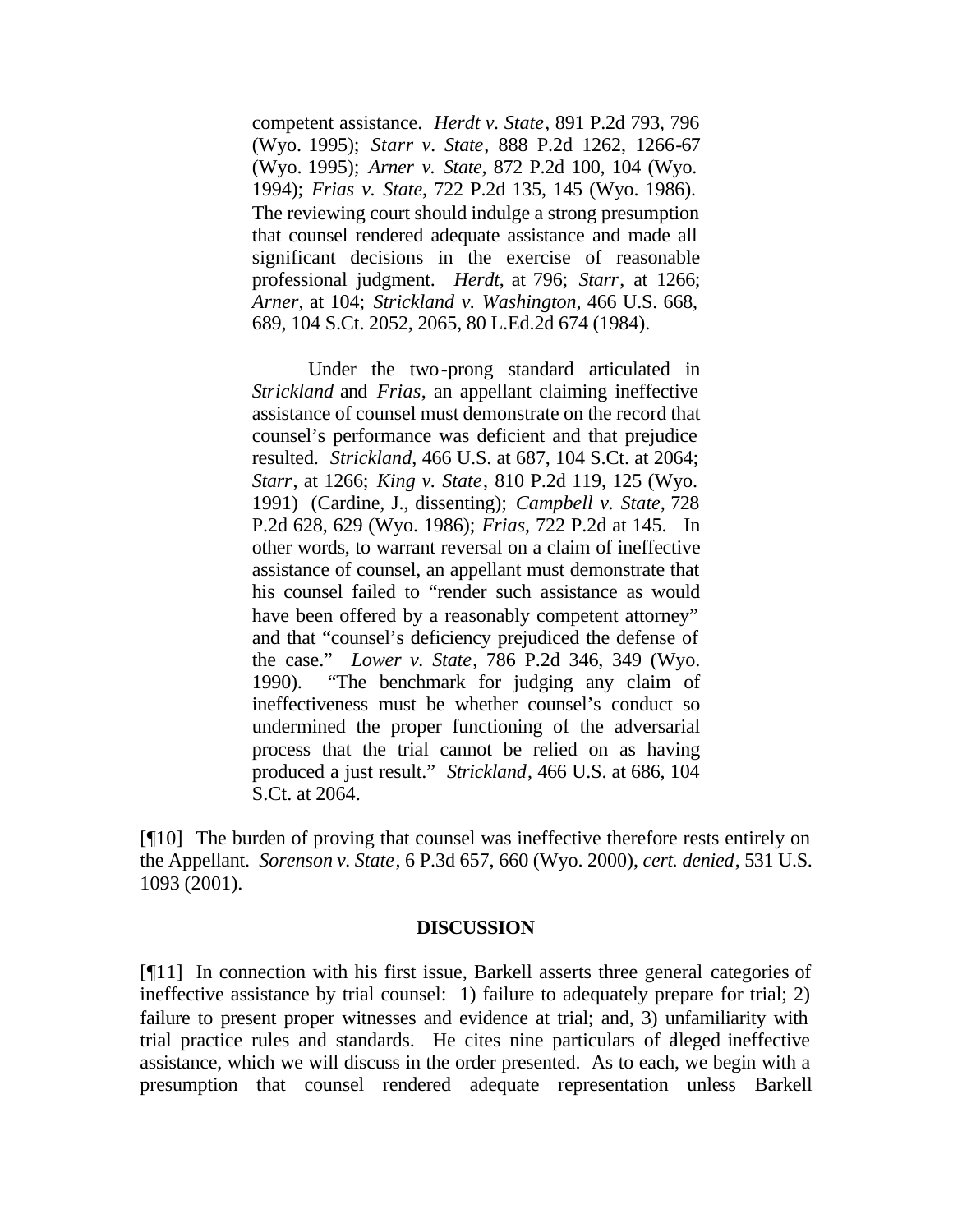demonstrates on the record that counsel's performance was deficient and that prejudice resulted. *Becker,* ¶¶16, 17.

#### *Failure to present testimony of BV's counselors*

[¶12] Testimony at trial indicated that BV had been in counseling before the incidents that led to the charges against Barkell. Barkell alleges that trial counsel failed to investigate "possible evidence" that the victim's counselors "may have been able to reveal." He makes the assumption that, because BV was in counseling, there *may be* evidence in her counseling records to support his defense theory that she was either dishonest or motivated to fabricate the allegations of sexual assault.

[¶13] We have often said that a defendant does not meet his burden to show his counsel's performance was deficient by mere speculation or equivocal inferences as to potential witnesses and testimony that could have been called at trial. *Grainey*, 997 P.2d at 1039-40; *Cutbirth v. State*, 751 P.2d 1257, 1266 (Wyo. 1988). "[The listing] of possible witnesses along with vague statements of the testimony they might provide . . . falls far short of a presentation of the facts about which the proposed witnesses would have testified that is necessary to overcome the strong presumption that the failure to call these witnesses was a strategic trial decision." *Eustice v. State*, 11 P.3d 897, 904-05 (Wyo. 2000).

[¶14] Because Barkell does not identify any specific testimony or evidence that the counselors would have offered, the presumption that trial counsel rendered adequate assistance and exercised reasonable professional judgment is not rebutted, and it is therefore not necessary to address the second prong of the *Strickland* test.

### *Failure to Consult with or Call an Expert*

[¶15] At trial, Barkell's counsel vigorously cross examined the State's expert witness, a child psychologist, but did not call a second expert to testify on behalf of defendant. Barkell assumes from this that his counsel did not consult with an expert or consider the possibility of calling a defense expert, and that such failure constitutes ineffective assistance.

[¶16] In *McCoy v. State*, 886 P.2d 252, 256 (Wyo. 1994), we recognized that failure to call an expert witness may constitute ineffective assistance of counsel. However, in *Bloomquist v. State*, 914 P.2d 812 (Wyo. 1996), we also stated that "the defendant must show that such expert testimony was available and necessary" and that "[a]ppellant must show that an expert was available who would have testified consistently with his theory." *Id.* at 820. Barkell fails to make such a showing, but invites us to speculate about what type of expert and what type of testimony *could*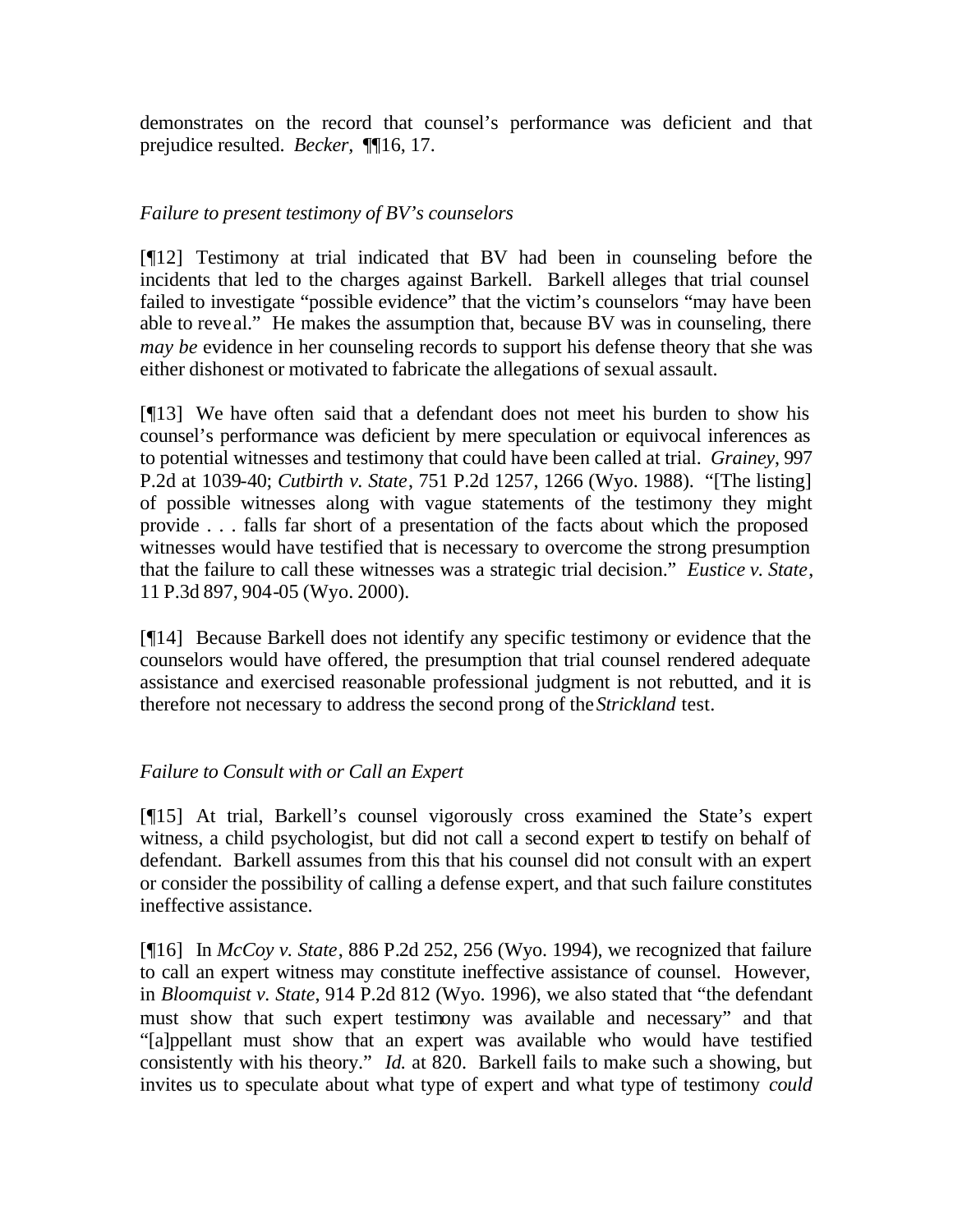have assisted his defense. We decline to engage in such speculation to overcome the strong presumption of adequate assistance.

[¶17] The decision not to call a witness is a strategic choice, normally within the judgment of counsel and will not be second-guessed with the benefit of hindsight absent the specific showing required by *McCoy* and *Bloomquist*. *Eustice*, 11 P.3d at 904-05.

## *Failure to Adequately Question the State's Expert*

[¶18] Barkell concedes on appeal that the testimony of the State's expert was probably admissible under applicable case law and criticizes his attorney for vigorously objecting to its admission at trial. Barkell fails to demonstrate how the making of an objection, ultimately and correctly overruled by the trial court, constituted ineffective assistance of counsel or prejudiced his defense.

[¶19] Barkell then proceeds to criticize the quality of the cross-examination. Through cross-examination, defense counsel attacked the credibility of Dr. Dietrick-MacLean by admission that her services are available for hire by both prosecution and defense. He obtained an admission that there can be other causes for the symptoms the doctor associated with sexual abuse, and that child victims may incorporate into their memory of sexual abuse information obtained from an interviewer's questions. He also obtained an admission that the doctor did not know if emotionally disturbed children are more prone to allege sexual abuse than other children. All of these are legitimate points for attacking an expert's credibility on cross-examination and were consistent with the defense theory of the case.

[¶20] We will not evaluate the trial counsel's efforts from a hindsight perspective. We attempt to reconstruct the circumstances which existed during the trial counsel's challenged conduct and evaluate the performance from his perspective. *Owen v. State,* 902 P.2d 190, 199 (Wyo. 1995). A close review of the record reveals that the trial attorney's cross-examinations were relevant and useful to the theory which the defense was pursuing. Although generally critical, Barkell does not make any concrete suggestions for cross-examination that should have been pursued, and therefore does not rebut the presumption that counsel's cross examination was effective.

### *Ineffective Cross-examination of the Victim*

[¶21] Barkell likewise criticizes the cross-examination of BV in a general way but fails to elucidate any failings that fall below the standard of a reasonably competent attorney, especially any that were likely to have changed the outcome of the trial. *Becker*, ¶12.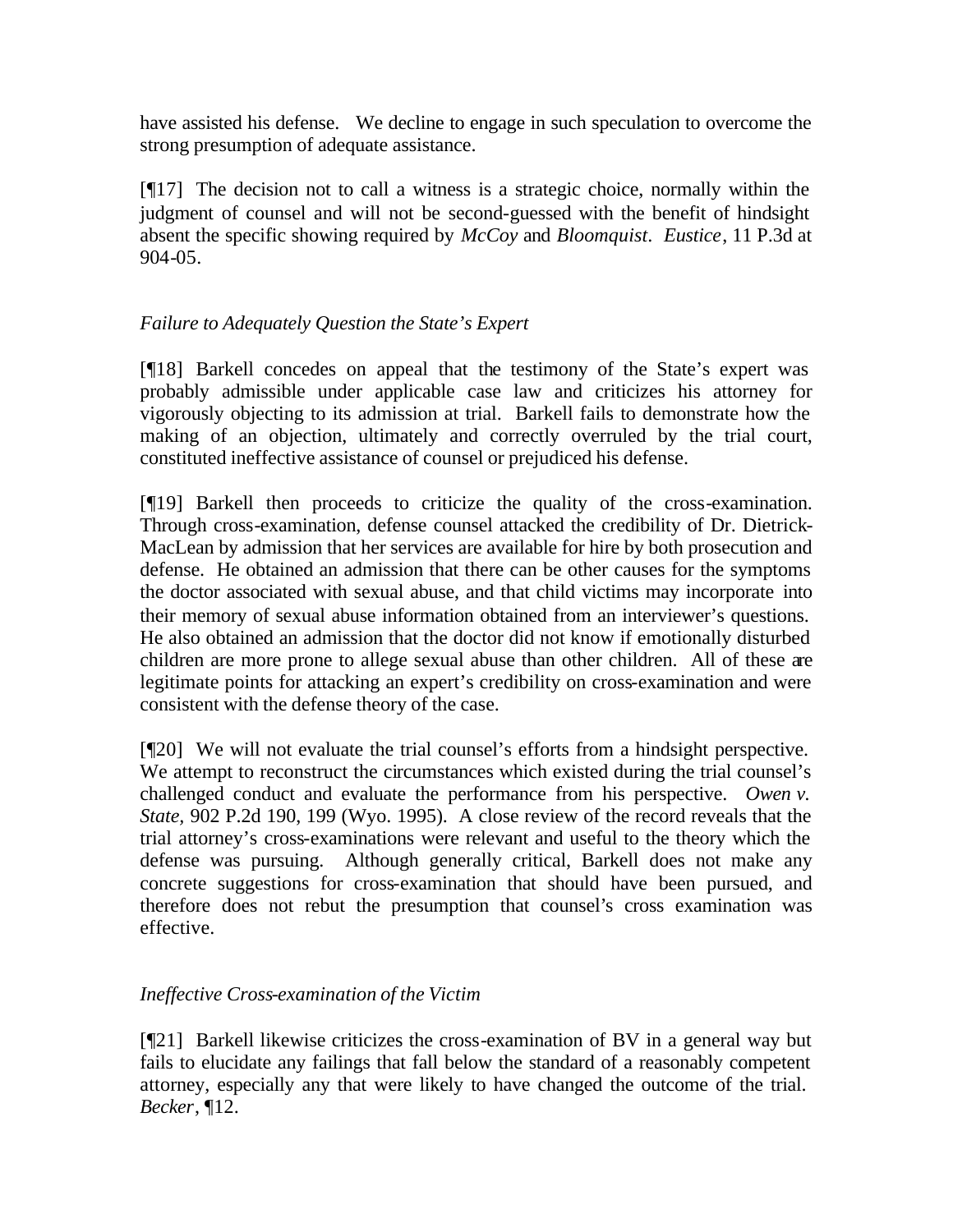[¶22] Barkell's counsel, on cross-examination of BV, exposed some minor inconsistencies in BV's testimony and the potential motivation for her to fabricate the allegations, both of which points he brought to the attention of the jury during closing. Any additional inconsistencies developed by Barkell with the advantage of 20/20 hindsight would not have changed the outcome of the trial. The jury's rejection of the defense strategy does not necessarily demonstrate ineffective assistance of counsel but merely a defense strategy that the jury did not accept.

[¶23] Whether to cross-examine and the extent of cross-examination are strategic decisions. The risk of excessive cross-examination is that the witness may reconcile inconsistencies, additional unfavorable testimony may be elicited, and ineffective efforts to attack credibility may in fact enhance the witness's testimony. *Smith v. State*, 959 P.2d 1193, 1198 (Wyo. 1998). Speculation as to how the cross-examination could have been conducted differently does not meet the *Strickland* test for ineffective assistance. *Cutbirth,* 751 P.2d at 1266.

#### *Quality of Closing Argument*

[¶24] Barkell claims that trial counsel failed to exploit, in his closing argument, inconsistencies in the testimony of BV and her mother. A close review of the closing argument shows that counsel emphasized the defense theory of the case: lack of physical evidence, inconsistencies in the witness's testimony, and the victim's possible motivation for fabrication. The few additional inconsistencies identified by Barkell in the testimony of the 10-year old victim are trivial at best and unrelated to the elements of the sexual abuse allegations. Counsel's decision not to list for the jury every possible inconsistency in the testimony cannot be said to be ineffective assistance.

#### *Conduct of Voir Dire*

[¶25] Barkell criticizes trial counsel for his handling of a prospective juror who admitted on his questionnaire that he had been convicted of a felony. The trial judge determined that the conviction was a juvenile conviction. The prosecutor, defense counsel and the court each expressed some uncertainty whether the automatic exclusion of Wyo. Stat. Ann. § 1-11-102 applied to juvenile convictions. Barkell's counsel in addition stated that he would not object to the juror's retention.

[¶26] Because the juror in question was not seated, and because any prejudice would likely inure to the benefit of the defendant, we fail to see how counsel's opinion reflects incompetence. "Because voir dire questioning techniques are diverse, any alleged voir dire error must be egregious and obvious in order to fall below the line of competence." *Arner v. State*, 872 P.2d 100, 105 (Wyo. 1994).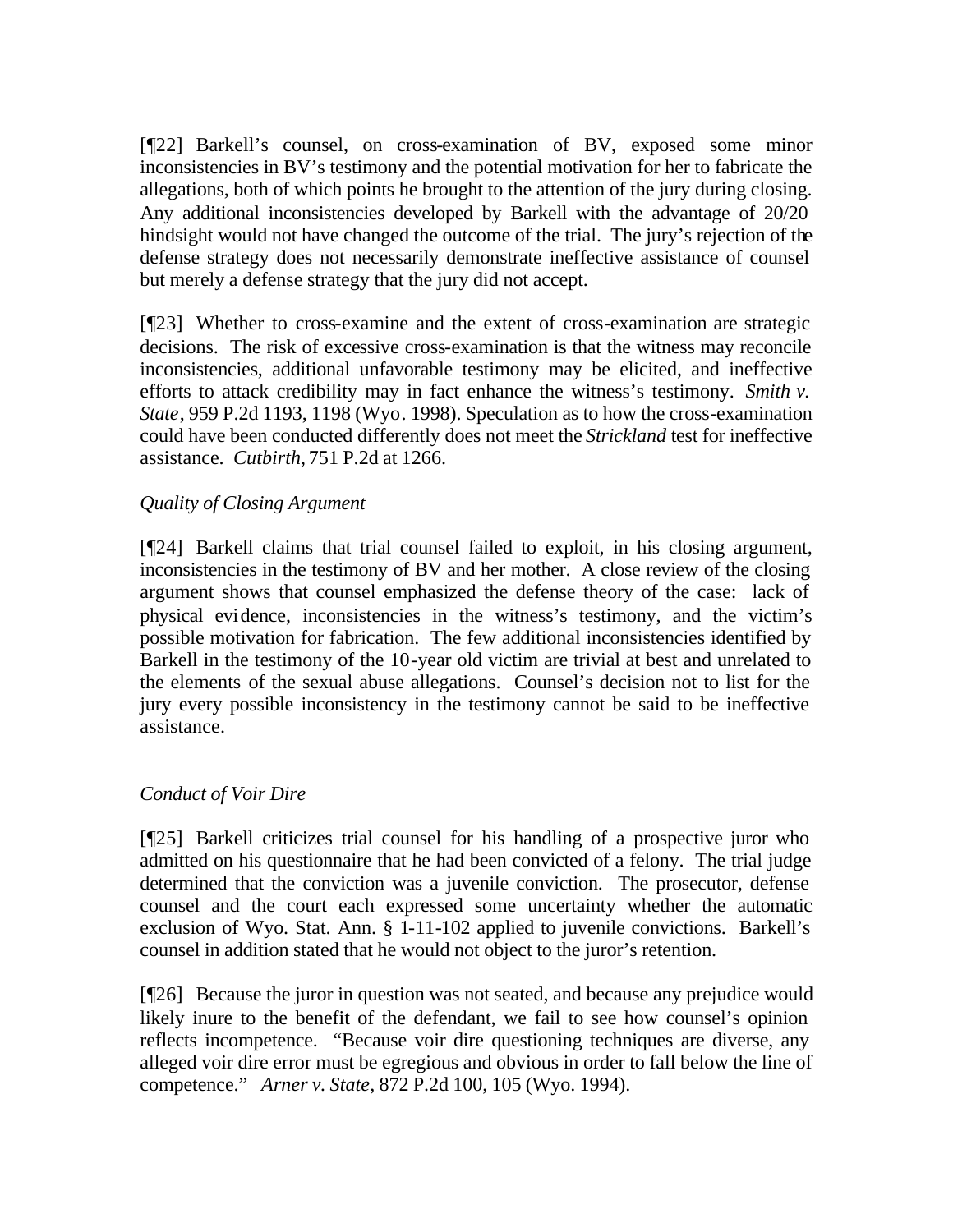#### *Failure to Contest Victim's Testimonial Competency*

[¶27] Barkell alleges that trial counsel should have objected to the testimony of BV because she may have been incompetent to testify. Once again, Barkell shows us no evidence beyond speculation that such an objection would have been well founded.

> The competency of child witnesses is determined by the application of a five-part test. The child must demonstrate:

> > (1) an understanding of the obligation to speak the truth on the witness stand; (2) the mental capacity at the time of the occurrence concerning which he is to testify, to receive an accurate impression of it; (3) a memory sufficient to retain an independent recollection of the occurrence; (4) the capacity to express in words his memory of the occurrence; and (5) the capacity to understand simple questions about it.

*Ryan v. State*, 988 P.2d 46, 57-58 (Wyo. 1999) (quoting *English v. State*, 982 P.2d 139, 145 (Wyo. 1999)). A careful review of the record does not show any grounds to indicate that BV was not competent to testify. Again, Barkell must show some evidence, not mere speculation, to justify a competency hearing. Failure to present a baseless defense does not constitute the ineffective assistance of counsel. *Allen v. State*, 2002 WY 48, ¶36, 43 P.3d 551, ¶36 (Wyo. 2002).

[¶28] Counsel obviously made the tactical decision to attempt to impeach BV rather than exclude her testimony. Tactical decisions do not become ineffective assistance of counsel when they do not succeed, or when hindsight shows the different decision may have been the better course. *Dudley v. State*, 951 P.2d 1176, 1181 (Wyo. 1998).

### *Applicability of W.R.E. 608*

[¶29] On appeal, Barkell criticizes his trial counsel for attempting to elicit from the defense witnesses specific examples of BV's untruthfulness. The prosecutor successfully objected to the testimony and counsel proceeded to elicit testimony of BV's reputation for untruthfulness, as permitted by W.R.E. 608.

[¶30] Barkell fails to explain how his counsel's testing the limits of the evidentiary rule or the prosecutor's alertness constitutes ineffective assistance. The questions